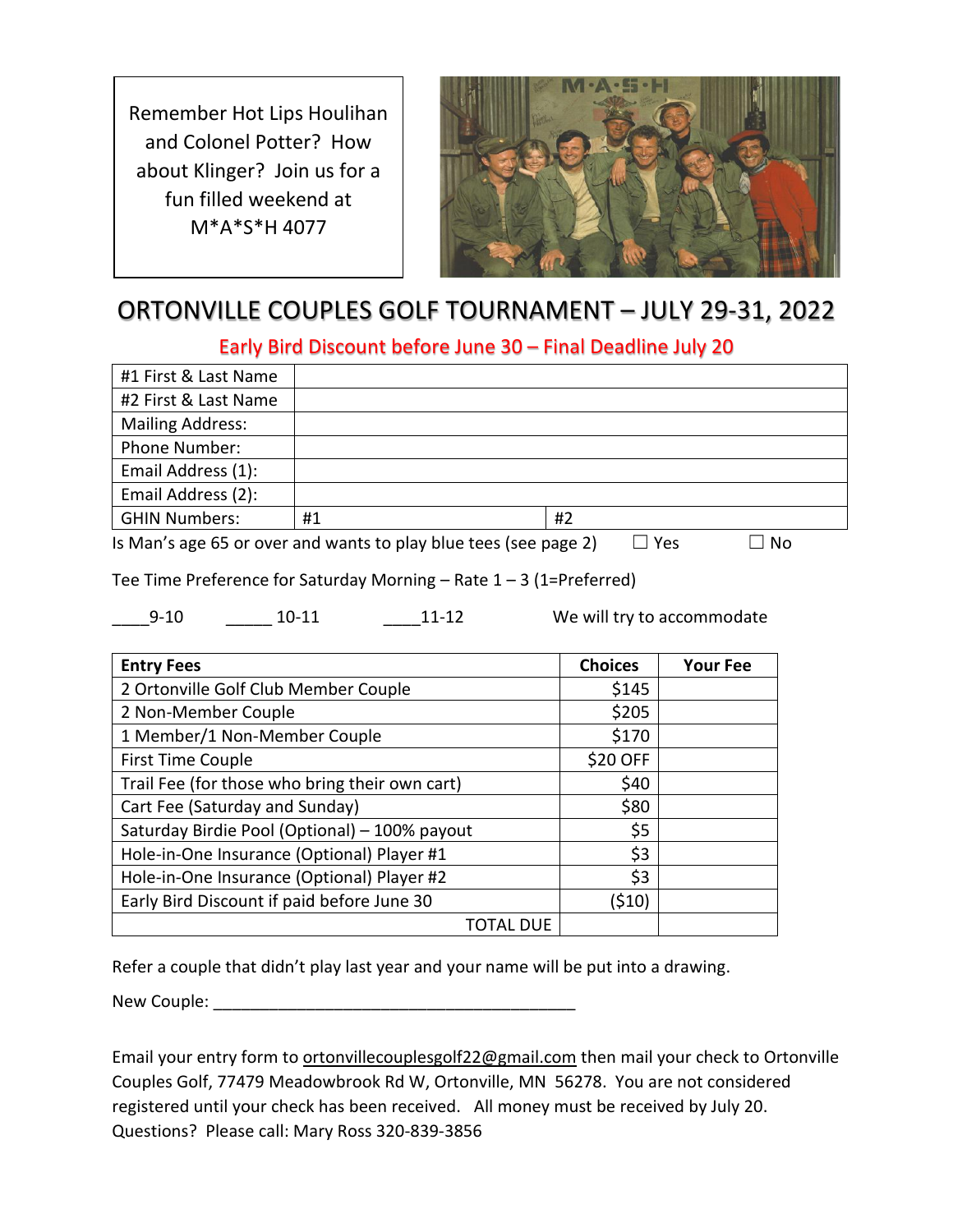# Tournament Format

#### **Format:**

- Saturday: Each partner tees off and plays the partner's ball for the second shot. After the second shot, the couple selects the best ball and plays that ball alternately to complete the hole.
- Sunday: Each partner tees off. The couple selects the best ball and plays that ball alternately to complete the hole.
- Play will be the same on all holes (including par 3's)

**Tee Boxes:** Women will play from the red tees. Men 64 and younger will play from the blue tees. Men 65 or older may choose to play from either the blue or white tees. The same tee box must be used on both rounds. Selection must be made on page 1. If no selection made, blue tees will be used.

### **Two handicapped divisions will be created – GHIN and Callaway.**

- Couples where both members have a GHIN handicap will play in the GHIN division. The tournament handicap will be calculated as 60% of the lower course handicap plus 40% of the higher course handicap. Flights will be decided based on this tournament handicap. Handicaps as of July 26 will be used.
- All other couples will be placed in the "Callaway" division. A tournament handicap will be calculated based on the Callaway Scoring System. Flights will be determined based on Saturday's gross score.
- Both days scores will count to determine winners of all flights and divisions. You must play with the same partner both days to be eligible for flight prizes.

**Saturday Birdie Pool (optional \$5) –** Teams will get their names put into a drawing for each birdie or better - one for a birdie, two for an eagle. 100% cash payout. Each ticket drawn will be worth approximately \$20.

**Hole-in-One Insurance** (optional \$3 person). If you get a hole-in-one, you will receive drink tickets to buy everyone a \$3 drink. Tickets must be used during the weekend.

**Rain out:** If one of the days is rained out, winners will be computed based on one day scores. Reimbursements will be made for partial cart fees, trail fees, and greens fees.